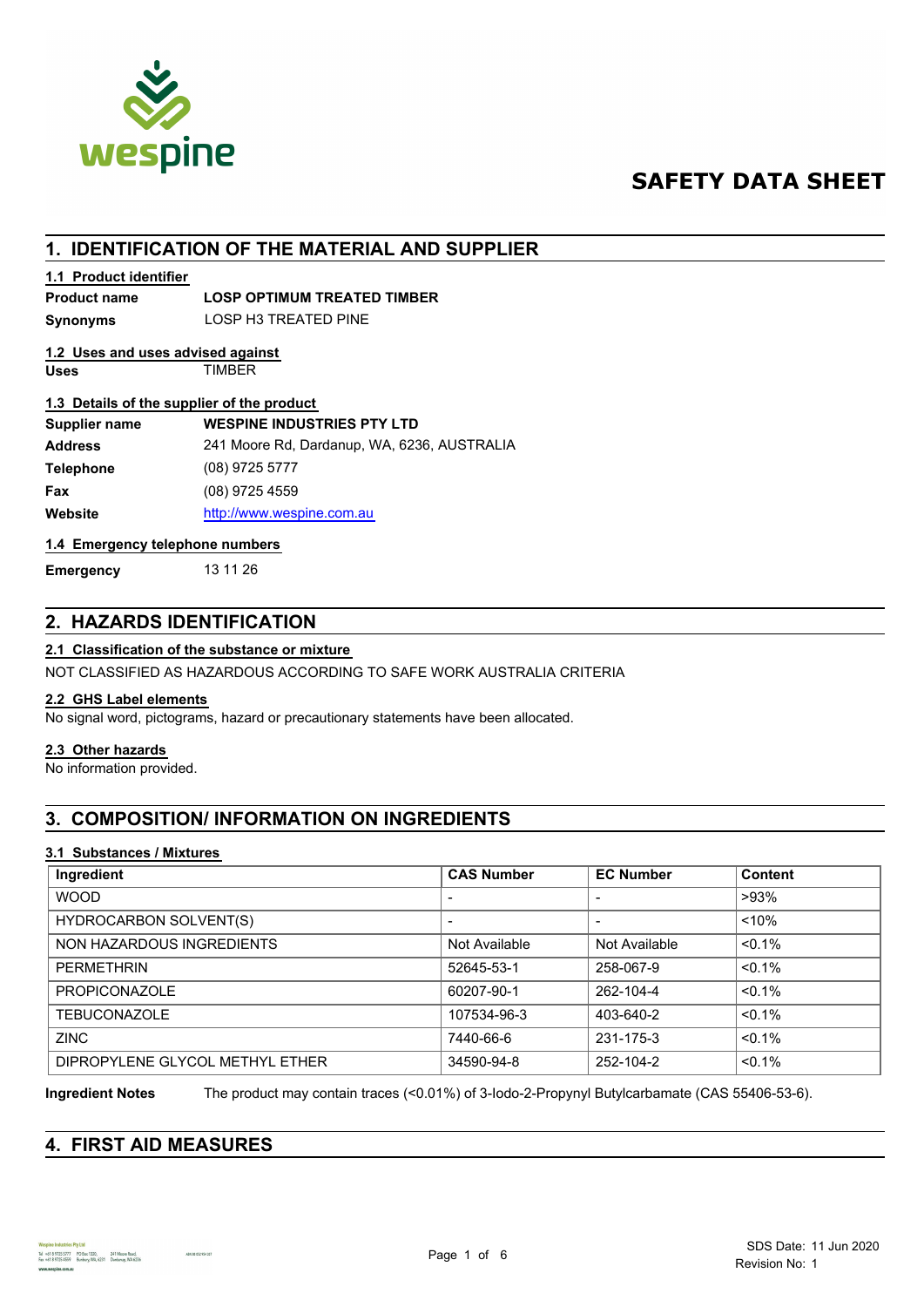## **PRODUCT NAME LOSP OPTIMUM TREATED TIMBER**

#### **4.1 Description of first aid measures**

| Eye                         | Exposure is considered unlikely unless dust is generated. Hold eyelids apart and flush the eye continuously<br>with running water for at least 15 minutes.                     |
|-----------------------------|--------------------------------------------------------------------------------------------------------------------------------------------------------------------------------|
| <b>Inhalation</b>           | Due to product form / nature of use, an inhalation hazard is not anticipated (unless sanding and creating<br>wood dust).                                                       |
| <b>Skin</b>                 | Due to product form, acute skin hazards are not anticipated. If irritation occurs, seek medical advice.                                                                        |
| <b>Ingestion</b>            | For advice, contact a Poisons Information Centre on 13 11 26 (Australia Wide) or a doctor (at once). Due to<br>product form and application, ingestion is considered unlikely. |
| <b>First aid facilities</b> | None allocated.                                                                                                                                                                |

#### **4.2 Most important symptoms and effects, both acute and delayed**

No adverse health effects expected if the product is handled in accordance with the SDS and the product label.

#### **4.3 Immediate medical attention and special treatment needed**

Treat symptomatically.

## **5. FIRE FIGHTING MEASURES**

#### **5.1 Extinguishing media**

Water spray or fog, for large quantities. Prevent contamination of drains and waterways.

### **5.2 Special hazards arising from the substance or mixture**

Combustible. May evolve toxic gases (carbon oxides, hydrocarbons) when heated to decomposition. Finely divided dust may form explosive mixtures with air. May evolve metal oxides when heated to decomposition.

#### **5.3 Advice for firefighters**

Evacuate area and contact emergency services. Toxic gases may be evolved in a fire situation. Remain upwind and notify those downwind of hazard. Wear full protective equipment including Self Contained Breathing Apparatus (SCBA) when combating fire. Use waterfog to cool intact containers and nearby storage areas.

#### **5.4 Hazchem code**

None allocated.

## **6. ACCIDENTAL RELEASE MEASURES**

#### **6.1 Personal precautions, protective equipment and emergency procedures**

Wear Personal Protective Equipment (PPE) as detailed in section 8 of the SDS.

#### **6.2 Environmental precautions**

Prevent product from entering drains and waterways.

#### **6.3 Methods of cleaning up**

If spilt, collect and reuse where possible.

### **6.4 Reference to other sections**

See Sections 8 and 13 for exposure controls and disposal.

## **7. HANDLING AND STORAGE**

#### **7.1 Precautions for safe handling**

Before use carefully read the product label. Use of safe work practices are recommended to avoid eye or skin contact and inhalation. Observe good personal hygiene, including washing hands before eating. Prohibit eating, drinking and smoking in contaminated areas.

#### **7.2 Conditions for safe storage, including any incompatibilities**

Store in a dry, well-ventilated area.

#### **7.3 Specific end uses**

No information provided.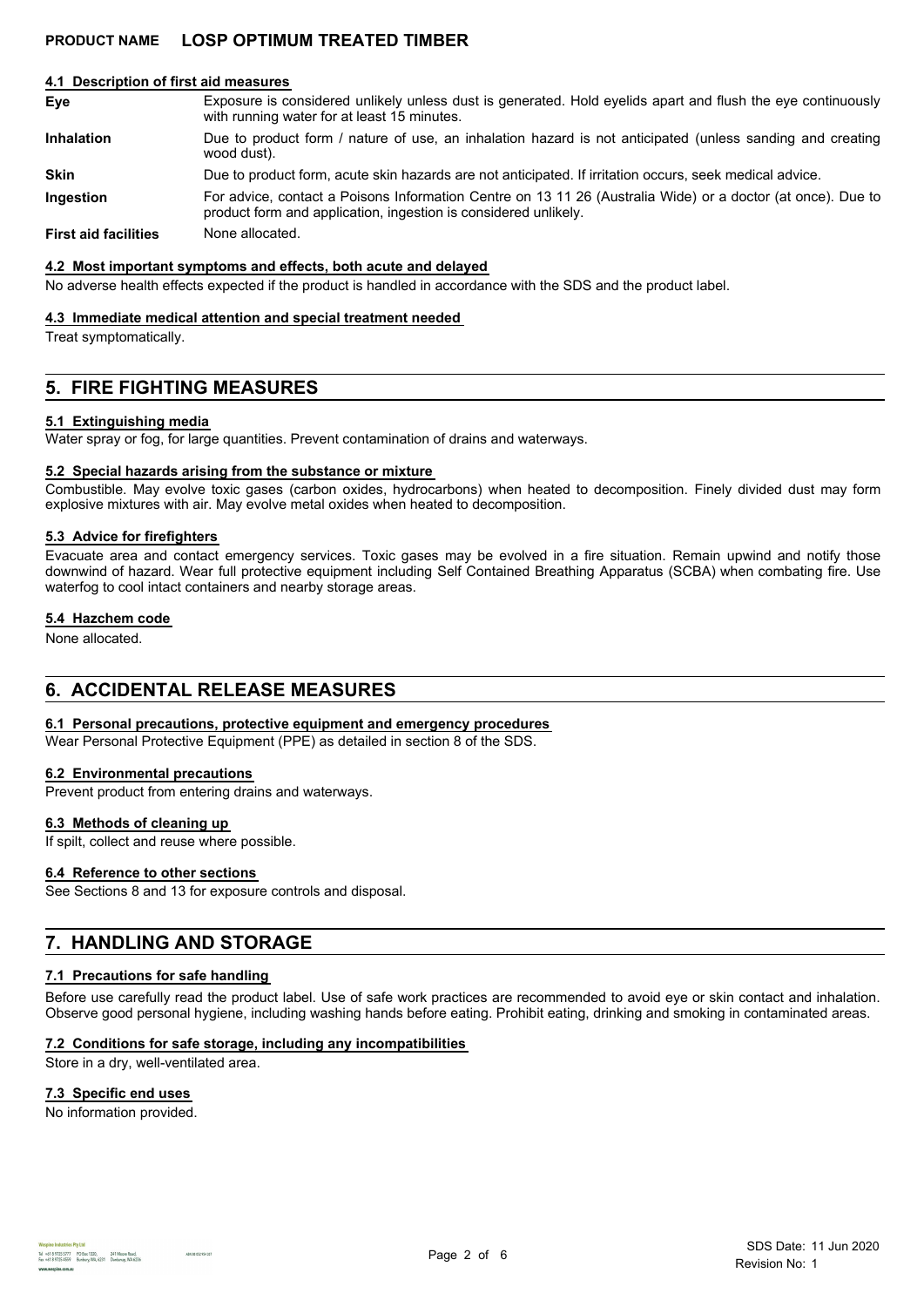## **8. EXPOSURE CONTROLS / PERSONAL PROTECTION**

## **8.1 Control parameters**

## **Exposure standards**

| Ingredient                                           | <b>Reference</b> | <b>TWA</b> |                   | <b>STEL</b> |                   |
|------------------------------------------------------|------------------|------------|-------------------|-------------|-------------------|
|                                                      |                  | ppm        | mq/m <sup>3</sup> | ppm         | mg/m <sup>3</sup> |
| 2-(Methoxymethylethoxy) propanol                     | SWA [AUS]        | 50         | 308               | $- -$       | $- -$             |
| Wood dust (certain hardwoods such as beech &<br>oak) | SWA [AUS]        | $- -$      |                   | $- -$       | --                |
| Wood dust (soft wood)                                | SWA [AUS]        | --         |                   | $- -$       | 10                |

### **Biological limits**

No biological limit values have been entered for this product.

### **8.2 Exposure controls**

Avoid inhalation. Use in well ventilated areas. If sanding, drilling or cutting, use appropriate local extraction ventilation. **Engineering controls**

### **PPE**

| Eye / Face  | Wear dust-proof goggles.                                                                            |
|-------------|-----------------------------------------------------------------------------------------------------|
| Hands       | Wear leather or cotton gloves.                                                                      |
| Bodv        | Not required under normal conditions of use.                                                        |
| Respiratory | If cutting or sanding with potential for dust generation, wear a Class P1 (Particulate) respirator. |



## **9. PHYSICAL AND CHEMICAL PROPERTIES**

### **9.1 Information on basic physical and chemical properties**

| . <b>.</b>                       |                             |
|----------------------------------|-----------------------------|
| Appearance                       | DRESSED OR NATURAL TIMBER   |
| <b>Odour</b>                     | <b>SLIGHT SOLVENT ODOUR</b> |
| <b>Flammability</b>              | <b>COMBUSTIBLE</b>          |
| <b>Flash point</b>               | <b>NOT AVAILABLE</b>        |
| <b>Boiling point</b>             | <b>NOT AVAILABLE</b>        |
| <b>Melting point</b>             | <b>NOT AVAILABLE</b>        |
| <b>Evaporation rate</b>          | <b>NOT AVAILABLE</b>        |
| рH                               | <b>NOT AVAILABLE</b>        |
| <b>Vapour density</b>            | <b>NOT AVAILABLE</b>        |
| <b>Specific gravity</b>          | <b>NOT AVAILABLE</b>        |
| Solubility (water)               | <b>INSOLUBLE</b>            |
| Vapour pressure                  | <b>NOT AVAILABLE</b>        |
| <b>Upper explosion limit</b>     | <b>NOT AVAILABLE</b>        |
| Lower explosion limit            | <b>NOT AVAILABLE</b>        |
| <b>Partition coefficient</b>     | <b>NOT AVAILABLE</b>        |
| <b>Autoignition temperature</b>  | <b>NOT AVAILABLE</b>        |
| <b>Decomposition temperature</b> | <b>NOT AVAILABLE</b>        |
| Viscositv                        | <b>NOT AVAILABLE</b>        |
| <b>Explosive properties</b>      | <b>NOT AVAILABLE</b>        |
| <b>Oxidising properties</b>      | <b>NOT AVAILABLE</b>        |
| <b>Odour threshold</b>           | <b>NOT AVAILABLE</b>        |

## **10. STABILITY AND REACTIVITY**

### **10.1 Reactivity**

Carefully review all information provided in sections 10.2 to 10.6.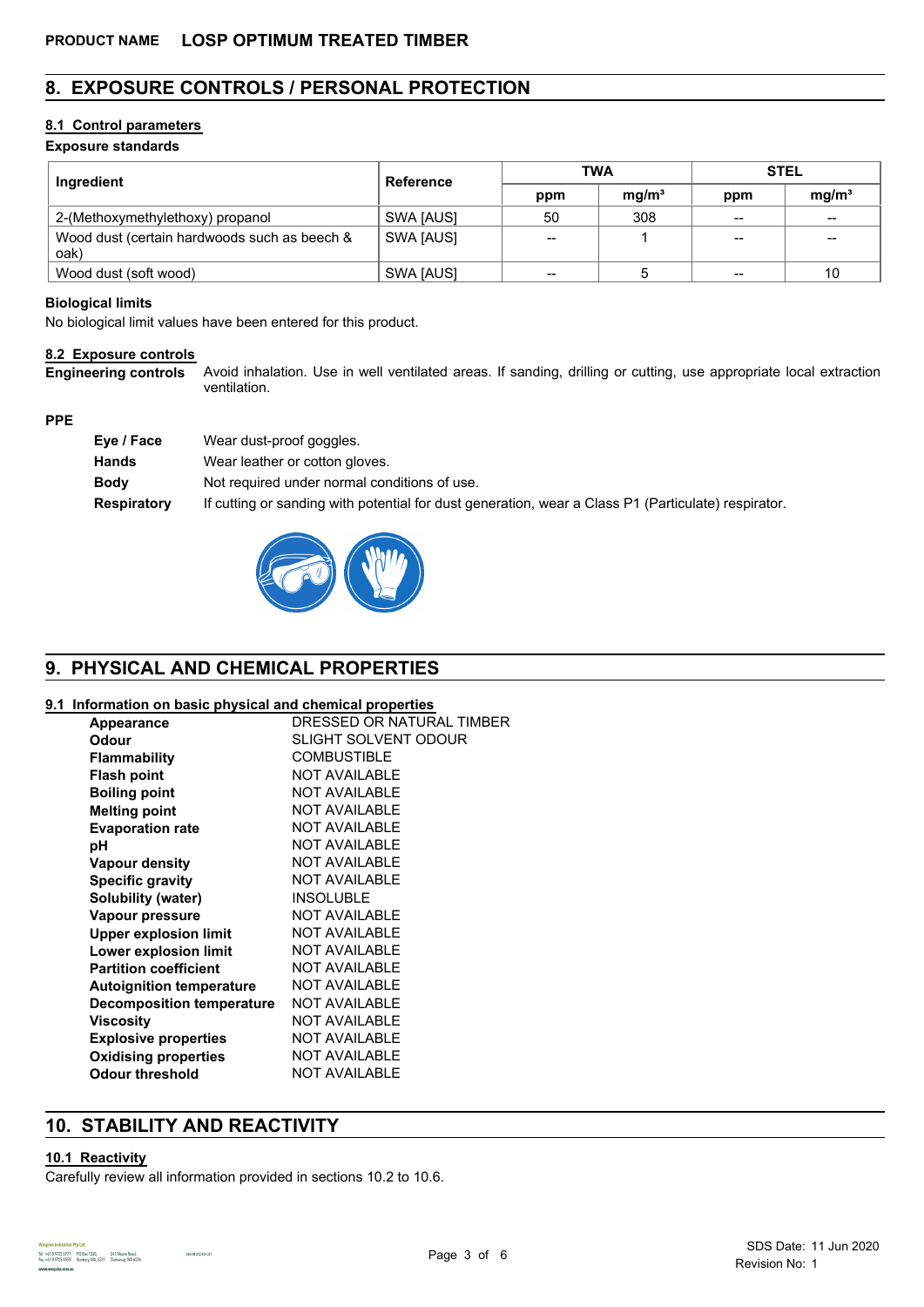## **PRODUCT NAME LOSP OPTIMUM TREATED TIMBER**

### **10.2 Chemical stability**

Stable under recommended conditions of storage.

### **10.3 Possibility of hazardous reactions**

Polymerization will not occur.

#### **10.4 Conditions to avoid**

Avoid heat, sparks, open flames and other ignition sources.

#### **10.5 Incompatible materials**

Compatible with most commonly used materials.

#### **10.6 Hazardous decomposition products**

May evolve carbon oxides and hydrocarbons when heated to decomposition.

## **11. TOXICOLOGICAL INFORMATION**

## **11.1 Information on toxicological effects**

**Acute toxicity** This product is expected to be of low toxicity. Based on available data, the classification criteria are not met.

#### **Information available for the ingredients:**

| Ingredient                      | Oral LD50          | Dermal LD50        | <b>Inhalation LC50</b>                |
|---------------------------------|--------------------|--------------------|---------------------------------------|
| PERMETHRIN                      | 383 mg/kg (rat)    | 1750 mg/kg (rat)   | 485 mg/m <sup>3</sup> (rat)           |
| PROPICONAZOLE                   | 1517 mg/kg (rat)   | > 4000 mg/kg (rat) | $- -$                                 |
| <b>TEBUCONAZOLE</b>             | 2000 mg/kg (mouse) | > 5000 mg/kg (rat) | $> 800$ mg/m <sup>3</sup> /4hrs (rat) |
| DIPROPYLENE GLYCOL METHYL ETHER | 5.4 mL/kg (rat)    | 10 mL/kg (mouse)   | $- -$                                 |

| <b>Skin</b>                        | Not classified as a skin irritant. Prolonged or repeated exposure to dust may result in mechanical irritation<br>and dermatitis.                                                                                                         |
|------------------------------------|------------------------------------------------------------------------------------------------------------------------------------------------------------------------------------------------------------------------------------------|
| Eye                                | Not classified as an eye irritant. Product may only present a hazard if wood is cut or sanded with dust<br>generation, which may result in lacrimation and irritation.                                                                   |
| <b>Sensitisation</b>               | Not classified as causing skin or respiratory sensitisation.                                                                                                                                                                             |
| <b>Mutagenicity</b>                | Not classified as a mutagen.                                                                                                                                                                                                             |
| Carcinogenicity                    | Not classified as a carcinogen. However, repeated exposure to wood dust may result in nasal and paranasal<br>sinus cancers (IARC Group 1). Adverse health effects are usually associated with long-term exposure to high<br>dust levels. |
| <b>Reproductive</b>                | Not classified as a reproductive toxin.                                                                                                                                                                                                  |
| STOT - single<br>exposure          | Not classified as causing organ damage from single exposure.                                                                                                                                                                             |
| <b>STOT</b> - repeated<br>exposure | Not classified as causing organ damage from repeated exposure.                                                                                                                                                                           |
| <b>Aspiration</b>                  | Not classified as causing aspiration.                                                                                                                                                                                                    |

## **12. ECOLOGICAL INFORMATION**

### **12.1 Toxicity**

Not expected to be harmful to aquatic life.

### **12.2 Persistence and degradability**

Not applicable.

#### **12.3 Bioaccumulative potential**

This product does not bioaccumulate.

### **12.4 Mobility in soil**

This product is immobile in soil.

#### **12.5 Other adverse effects**

No information provided.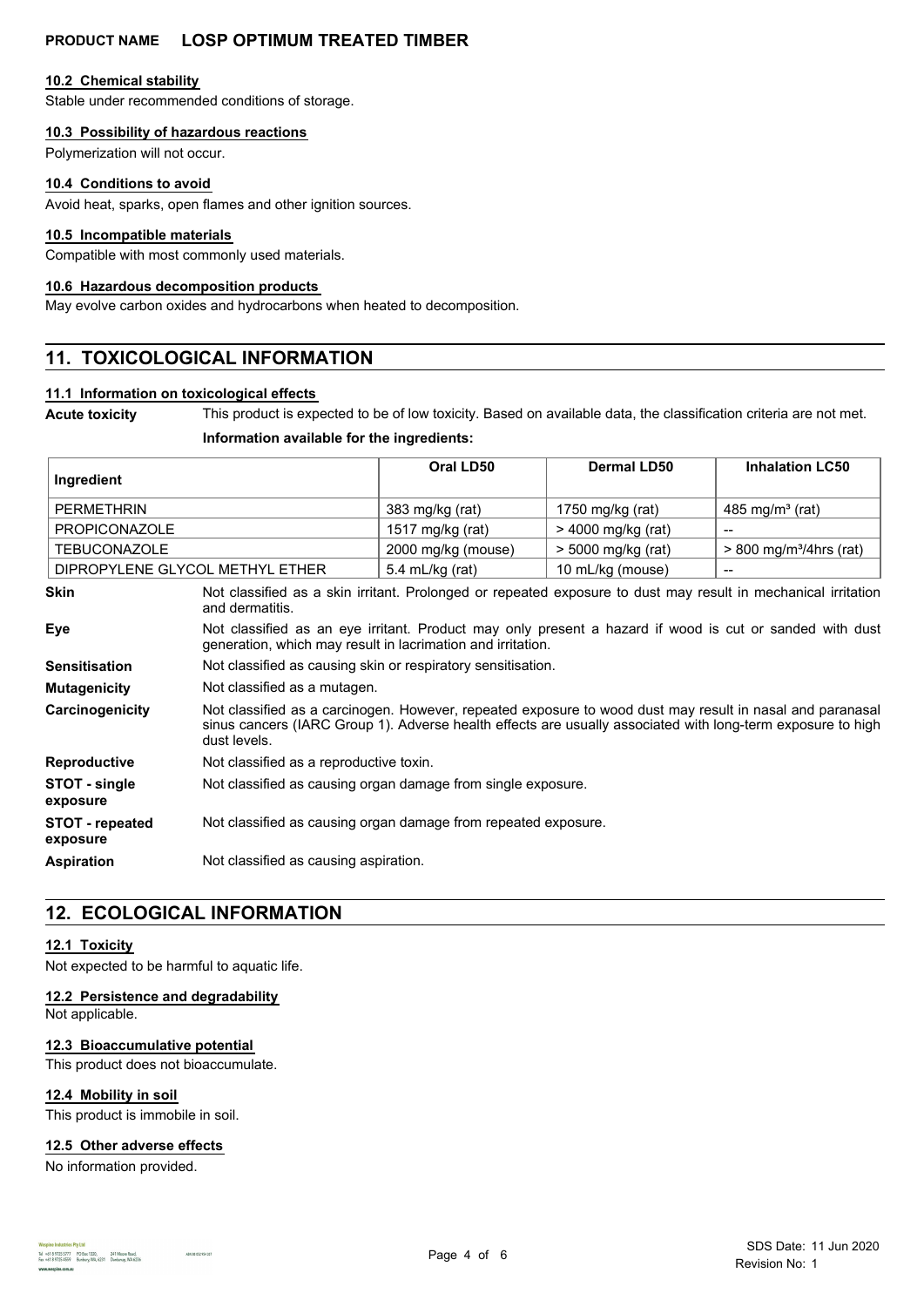## **13. DISPOSAL CONSIDERATIONS**

#### **13.1 Waste treatment methods**

**Waste disposal**

Dispose of to an approved landfill or waste processing site. Contact the manufacturer/supplier for additional information (if required).

Legislation **Dispose of in accordance with relevant local legislation.** 

## **14. TRANSPORT INFORMATION**

### **NOT CLASSIFIED AS A DANGEROUS GOOD BY THE CRITERIA OF THE ADG CODE, IMDG OR IATA**

|                                     | <b>LAND TRANSPORT (ADG)</b> | <b>SEA TRANSPORT (IMDG / IMO)</b> | AIR TRANSPORT (IATA / ICAO) |
|-------------------------------------|-----------------------------|-----------------------------------|-----------------------------|
| 14.1 UN Number                      | None allocated.             | None allocated.                   | None allocated.             |
| 14.2 Proper<br><b>Shipping Name</b> | None allocated.             | None allocated.                   | None allocated.             |
| 14.3 Transport<br>hazard class      | None allocated.             | None allocated.                   | None allocated.             |
| 14.4 Packing Group                  | None allocated.             | None allocated.                   | None allocated.             |

#### **14.5 Environmental hazards**

No information provided.

#### **14.6 Special precautions for user**

**Hazchem code** None allocated.

## **15. REGULATORY INFORMATION**

### **15.1 Safety, health and environmental regulations/legislation specific for the substance or mixture**

Classified as a Schedule 5 (S5) Standard for the Uniform Scheduling of Medicines and Poisons (SUSMP). **Poison schedule**

- Safework Australia criteria is based on the Globally Harmonised System (GHS) of Classification and Labelling of Chemicals. **Classifications**
- **AUSTRALIA: AICS (Australian Inventory of Chemical Substances)** All components are listed on AICS, or are exempt. **Inventory listings**

## **16. OTHER INFORMATION**

Do not burn treated timber. Do not use treated timber as mulch. **Additional information**

PERSONAL PROTECTIVE EQUIPMENT GUIDELINES:

The recommendation for protective equipment contained within this report is provided as a guide only. Factors such as form of product, method of application, working environment, quantity used, product concentration and the availability of engineering controls should be considered before final selection of personal protective equipment is made.

#### HEALTH EFFECTS FROM EXPOSURE:

It should be noted that the effects from exposure to this product will depend on several factors including: form of product; frequency and duration of use; quantity used; effectiveness of control measures; protective equipment used and method of application. Given that it is impractical to prepare a report which would encompass all possible scenarios, it is anticipated that users will assess the risks and apply control methods where appropriate.